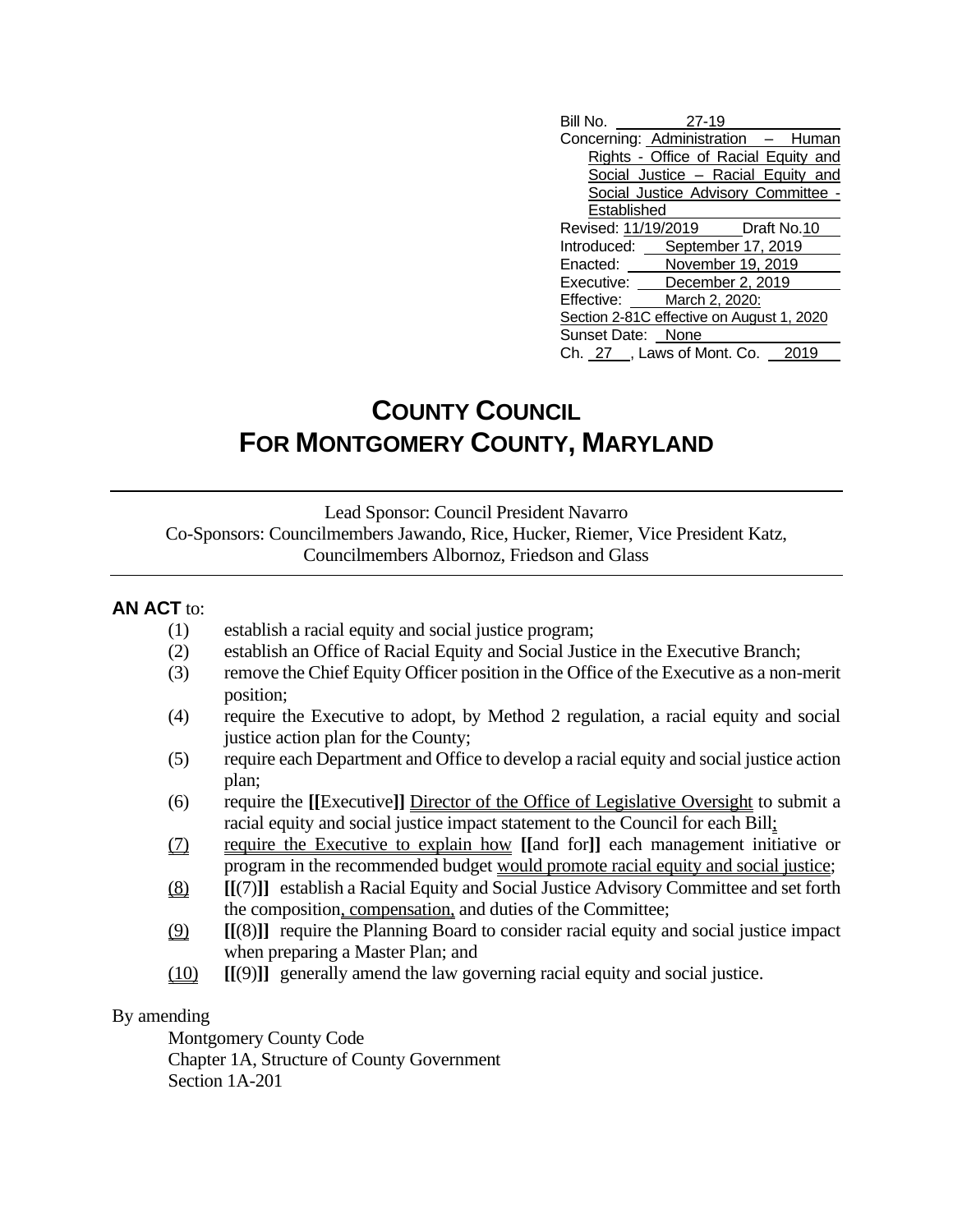Chapter 2, Administration Sections 2-26 and 2-64A

Chapter 33A, Planning Procedures Section 33A-14

## By adding

Montgomery County Code Chapter 2, Administration Section 2-81C

Article XIV. Chapter 27, Human Rights and Civil Liberties Section 27-83

| <b>Boldface</b>                        |
|----------------------------------------|
| Underlining                            |
| [Single boldface brackets]             |
| Double underlining                     |
| [[Double boldface brackets]]<br>÷<br>÷ |
|                                        |

**Heading or defined term.** Added to existing law by original bill. **[**Single boldface brackets**]** *Deleted from existing law by original bill.* Added by amendment. **[[**Double boldface brackets**]]** *Deleted from existing law or the bill by amendment.*  $Existing$  law unaffected by bill.

*The County Council for Montgomery County, Maryland approves the following Act:*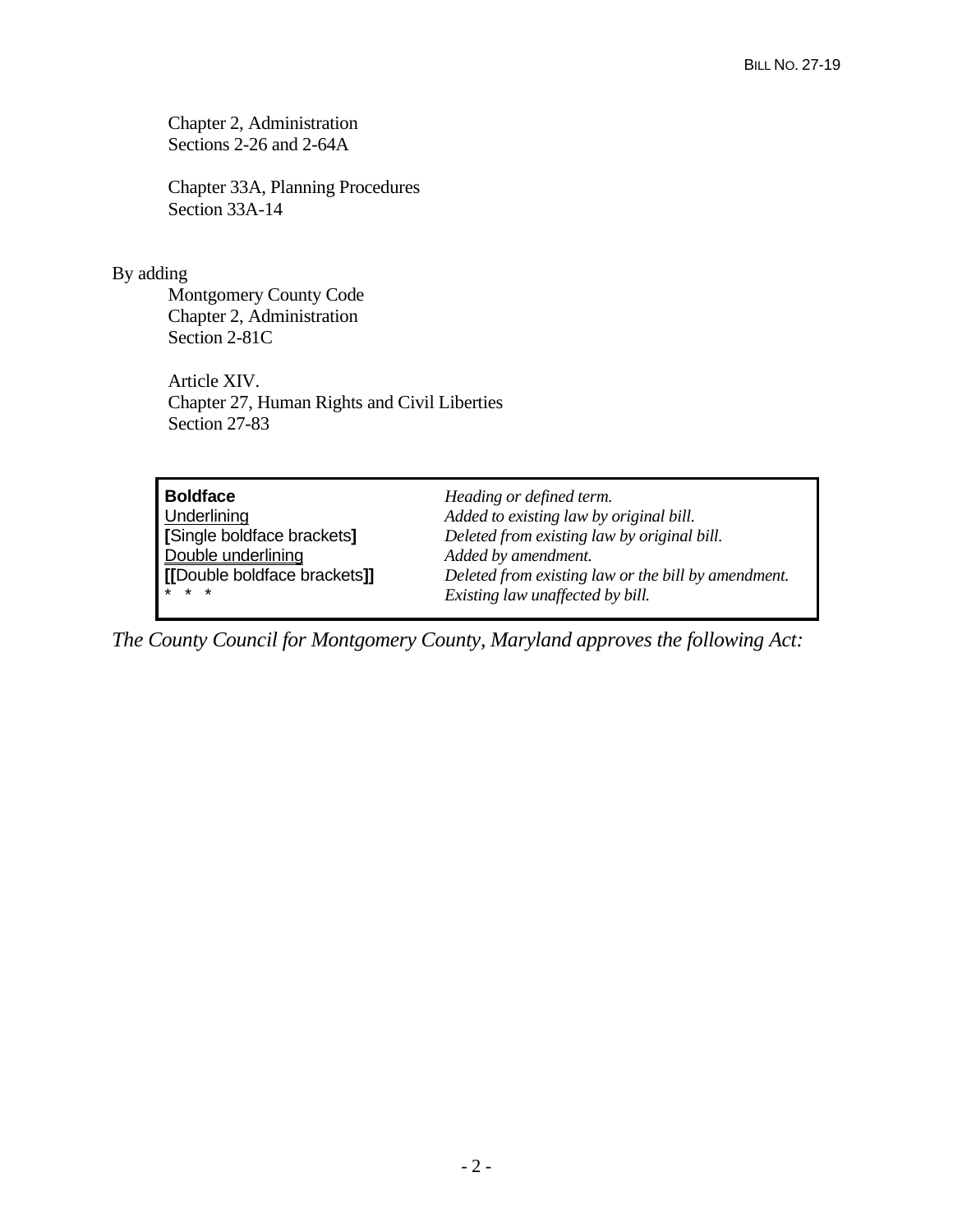| $\mathbf{1}$   |            | Sec. 1. Sections 1A-201, 2-26, 2-64A, and 33A-14 are amended and            |
|----------------|------------|-----------------------------------------------------------------------------|
| $\overline{2}$ |            | Sections 2-81C and 27-83 are added as follows:                              |
| 3              |            | 1A-201. Establishing departments and principal offices.                     |
| 4              | (a)        | <b>Executive Branch.</b>                                                    |
| 5              |            | These are the departments and principal offices of the Executive<br>(1)     |
| 6              |            | Branch.                                                                     |
| 7              |            | $\ast$<br>$\ast$<br>$\ast$                                                  |
| 8              |            | Public Libraries (Section 2-45 et seq.)                                     |
| 9              |            | <u>Racial Equity and Social Justice (Section 2-64A)</u>                     |
| 10             |            | Recreation (Section 2-58)                                                   |
| 11             |            | $\ast$<br>$\ast$<br>$\ast$                                                  |
| 12             |            | 2-26. Non-merit positions.                                                  |
| 13             |            | The following positions in the Office of the County Executive are non-merit |
| 14             | positions: |                                                                             |
| 15             | (a)        | 5 Directors of the Regional Services Centers;                               |
| 16             | (b)        | Director, Office of Community Partnerships;                                 |
| 17             | (c)        | Director, Criminal Justice Coordinating Commission;                         |
| 18             | (d)        | 4 Assistant Chief Administrative Officers;                                  |
| 19             | (e)        | <b>Special Projects Manager;</b>                                            |
| 20             | (f)        | Chief Labor Relations Officer; and                                          |
| 21             | (g)        | Chief Digital Officer [; and                                                |
| 22             | (h)        | Chief Equity Officer].                                                      |
| 23             |            | Division 13. [Reserved] Office of Racial Equity and Social Justice.         |
| 24             |            | 2-64A. [Reserved] Office of Racial Equity and Social Justice.               |
| 25             | <u>(a)</u> | <i><u><b>Findings.</b></u></i>                                              |
| 26             |            | Although not unique to the County, many County residents suffer<br>(1)      |
| 27             |            | <u>from stark disparities linked to race and social justice issues.</u>     |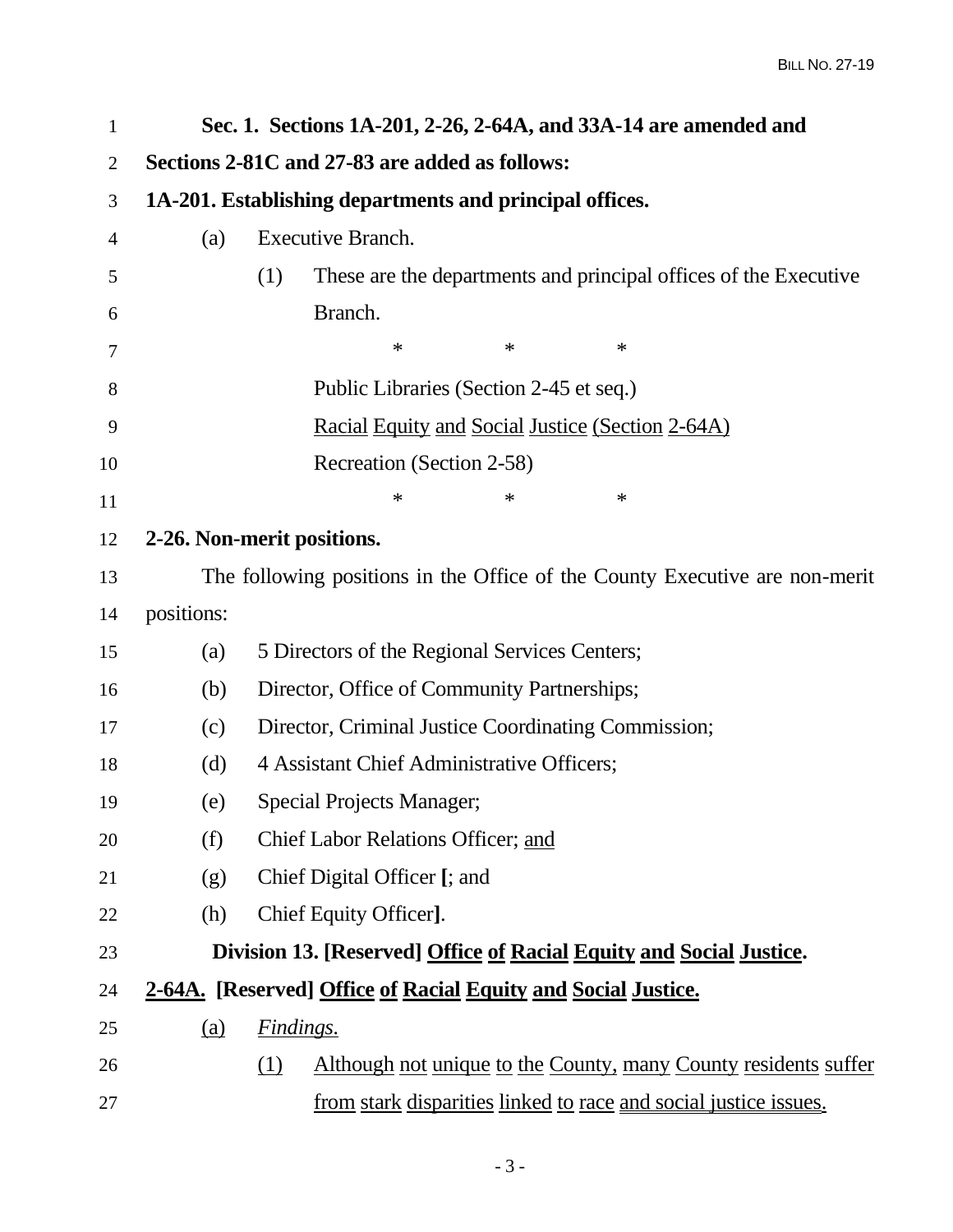| 28 |            | (2)<br><u>These disparate outcomes among County residents include wealth,</u>       |
|----|------------|-------------------------------------------------------------------------------------|
| 29 |            | housing, criminal justice, education, and health.                                   |
| 30 |            | (3)<br>Inequitable outcomes linked to race and social justice issues will           |
| 31 |            | persist in the County without intentional intervention.                             |
| 32 |            | The work to dismantle racial and social justice inequity must occur<br>(4)          |
| 33 |            | on an individual, institutional, and structural basis.                              |
| 34 | <u>(b)</u> | <i>Definitions.</i> As used in this Division:                                       |
| 35 |            | <i>Director</i> means the Director of the Office of Racial Equity and Social        |
| 36 |            | <u>Justice or the Director's designee.</u>                                          |
| 37 |            | <i>Equity</i> means fair and just opportunities and outcomes for all people.        |
| 38 |            | <i>Equity assessment</i> means a systematic process of identifying policies and     |
| 39 |            | practices that may be implemented to identify and redress disparate                 |
| 40 |            | <u>outcomes on the basis of race or social justice issues.</u>                      |
| 41 |            | <i>Individual racism</i> means explicit or implicit pre-judgment bias or            |
| 42 |            | discrimination by an individual based on race.                                      |
| 43 |            | <i>Inequity</i> means systematic and patterned differences in well-being that       |
| 44 |            | <u>disadvantage one group in favor of another caused by past and current</u>        |
| 45 |            | decisions, systems of power and privilege, and policies.                            |
| 46 |            | <i>Institutional racism</i> means policies, practices, and procedures that work     |
| 47 |            | better for some members of a community than others based on race.                   |
| 48 |            | <b>Office means the Office of Racial Equity and Social Justice.</b>                 |
| 49 |            | <u>Race means a social construct that artificially divides people into distinct</u> |
| 50 |            | groups based on characteristics such as physical appearance (including              |
| 51 |            | color), ancestral heritage, cultural affiliation, cultural history, ethnic          |
|    |            |                                                                                     |
| 52 |            | classification, and the social, economic and political needs of a society at        |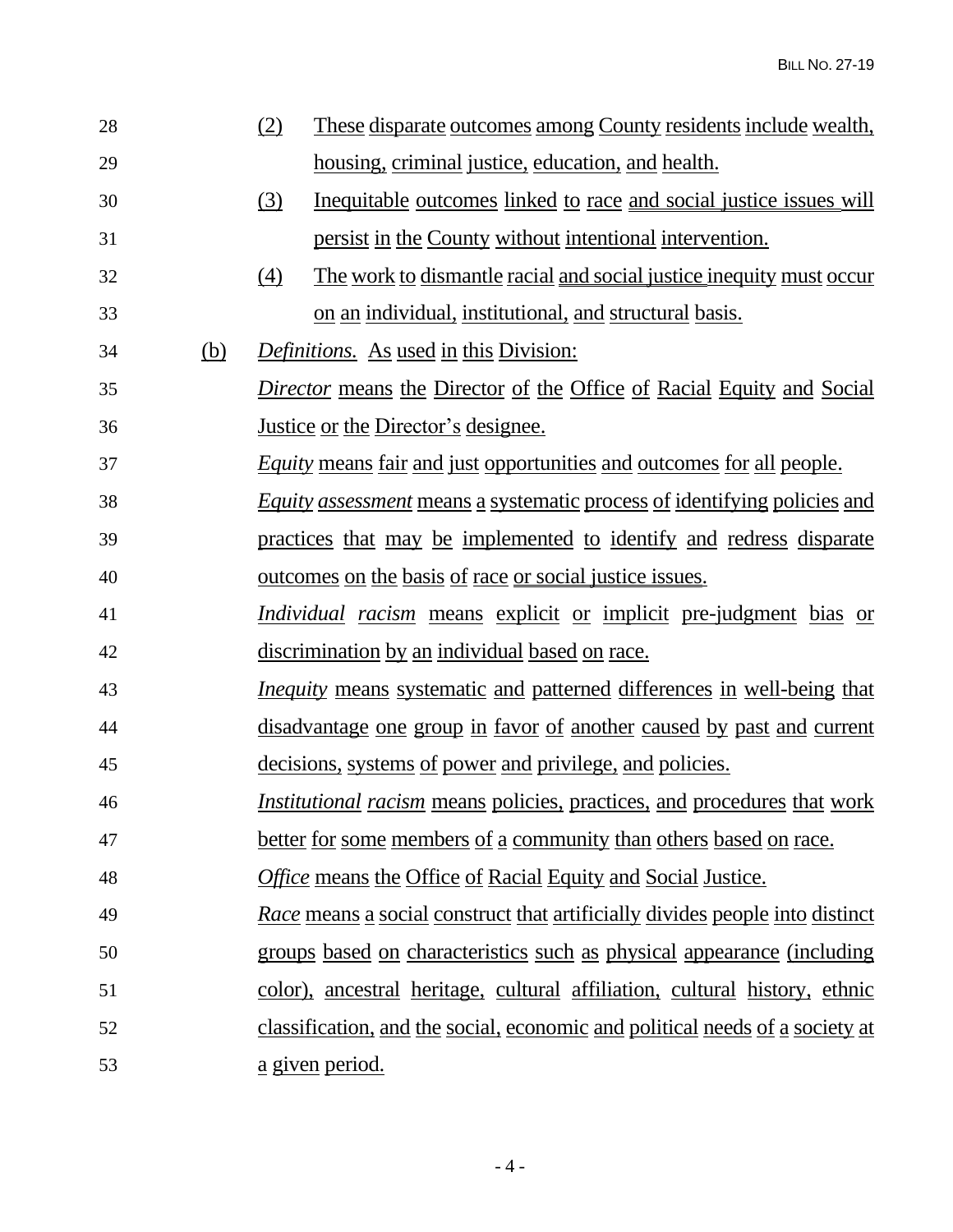| 54 |     | <u>Racial equity and social justice means changes in policy, practice and</u>          |
|----|-----|----------------------------------------------------------------------------------------|
| 55 |     | <u>allocation of County resources so that race or social justice constructs do</u>     |
| 56 |     | <u>[[does]] not predict one's success, while also improving opportunities and</u>      |
| 57 |     | <u>outcomes for all people.</u>                                                        |
| 58 |     | <u>Racial equity and social justice action plan means a comprehensive plan</u>         |
| 59 |     | to incorporate and embed racial equity and social justice principles and               |
| 60 |     | strategies into operations, programs, service policies, and community                  |
| 61 |     | engagement.                                                                            |
| 62 |     | <i>Social justice</i> means [[a social construct that artificially divides people      |
| 63 |     | into distinct groups based on]] that everyone deserves to benefit from the             |
| 64 |     | same economic, political and social rights and opportunities, free from                |
| 65 |     | health disparities, regardless of race, socioeconomic status, age, [[gender,           |
| 66 |     | sexual orientation, gender identification]] $sex - including$ on the basis of          |
| 67 |     | gender identity or orientation, religion, [[or]] disability, or other                  |
| 68 |     | characteristics.                                                                       |
| 69 |     | <i><u>Structural racism</u></i> means the history and current reality of institutional |
| 70 |     | racism across public and private institutions which combine to create a                |
| 71 |     | system that negatively impacts certain groups based on race.                           |
| 72 | (c) | <i>Functions.</i> After consulting with each department and office, the Office         |
| 73 |     | must:                                                                                  |
| 74 |     | perform an equity assessment to identify County policies and<br>(1)                    |
| 75 |     | practices that must be modified to redress disparate outcomes                          |
| 76 |     | based on race or social justice;                                                       |
| 77 |     | develop metrics to measure progress in redressing disparate<br>(2)                     |
| 78 |     | <u>outcomes based on race or social justice;</u>                                       |
| 79 |     | work with each County department and office to develop a racial<br>(3)                 |
| 80 |     | <u>equity and social justice [[equity]] action plan designed to remedy</u>             |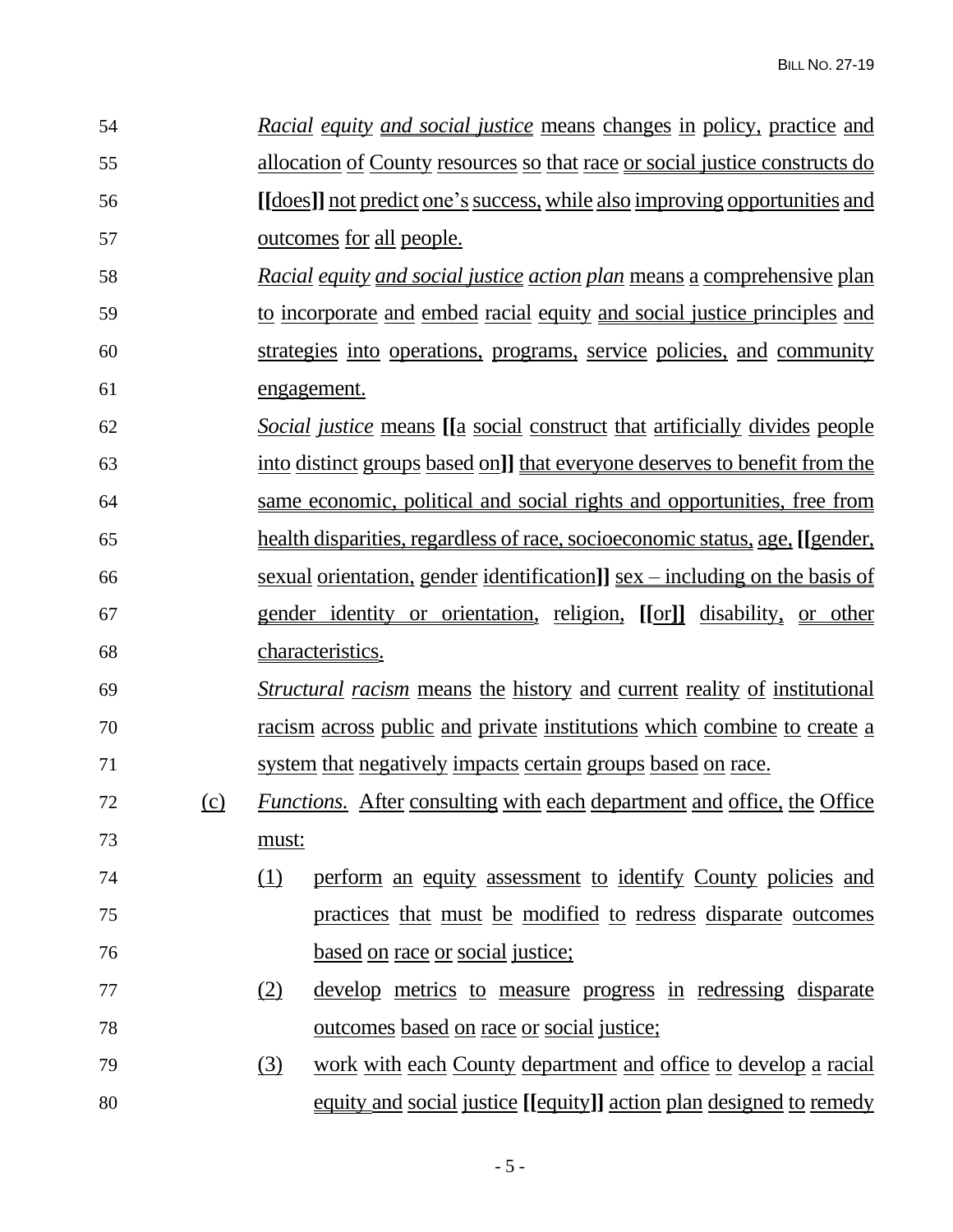| 81  |            |            |          | individual, institutional, and structural racism or social justice       |
|-----|------------|------------|----------|--------------------------------------------------------------------------|
| 82  |            |            |          | <u>issues adversely impacting County residents;</u>                      |
| 83  |            | (4)        |          | provide racial equity and social justice [[equity]] training to          |
| 84  |            |            |          | County employees;                                                        |
| 85  |            | (5)        |          | <u>develop short term and long term goals for success in redressing</u>  |
| 86  |            |            |          | <u>disparate outcomes based on race or social justice issues;</u>        |
| 87  |            | <u>(6)</u> |          | <u>measure progress in meeting both short term and long term goals;</u>  |
| 88  |            |            | and      |                                                                          |
| 89  |            | (7)        |          | provide staff support for the Racial Equity and Social Justice           |
| 90  |            |            |          | [[Equity]] Advisory Committee.                                           |
| 91  | <u>(d)</u> |            |          | <u>Racial Equity and Social Justice [[Equity]] Action Plan.</u>          |
| 92  |            | (1)        |          | <u>The Executive must adopt, by Method 2 regulation, a racial equity</u> |
| 93  |            |            |          | <u>and social justice [[equity]] action plan.</u>                        |
| 94  |            | (2)        |          | <u>The racial equity and social justice [[equity]] action plan must</u>  |
| 95  |            |            | include: |                                                                          |
| 96  |            |            | (A)      | a community engagement process;                                          |
| 97  |            |            | (B)      | mandatory racial equity and social justice training for                  |
| 98  |            |            |          | [[managers and supervisors]] all County employees;                       |
| 99  |            |            | (C)      | the use of [[a]] explicit racial equity and social justice               |
| 100 |            |            |          | [[equity lens]] considerations in establishing new programs              |
| 101 |            |            |          | and evaluating existing programs;                                        |
| 102 |            |            | (D)      | <u>a requirement for the Executive to [[submit a racial equity</u>       |
| 103 |            |            |          | and social justice impact statement to the Council for]                  |
| 104 |            |            |          | explain how each management initiative or program that                   |
| 105 |            |            |          | would be funded in the Executive's annual recommended                    |
| 106 |            |            |          | operating and capital budgets promotes racial equity and                 |
| 107 |            |            |          | social justice;                                                          |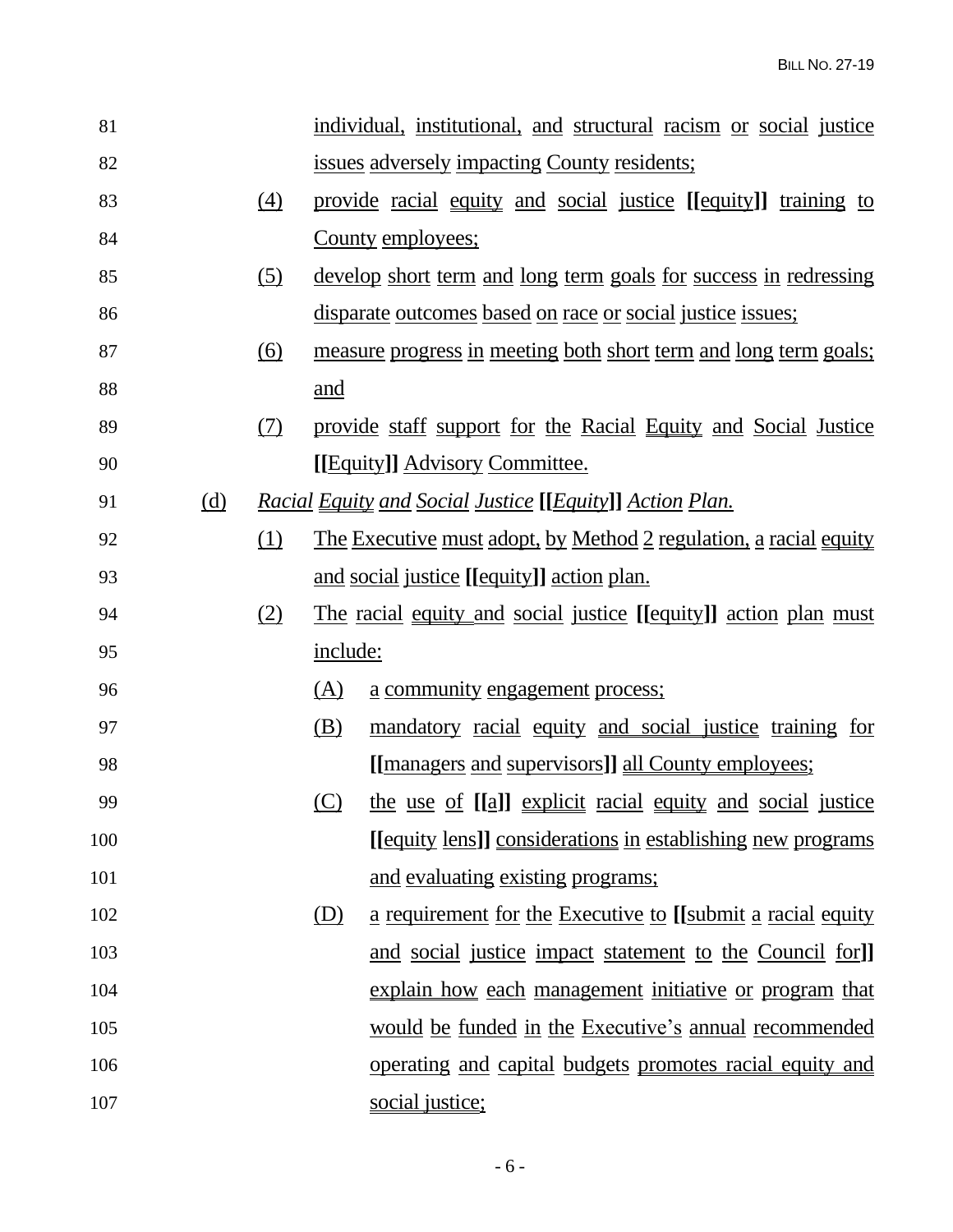| 108 |            | <u>(E)</u> | short term and long term goals for [[redressing inequity]]                     |
|-----|------------|------------|--------------------------------------------------------------------------------|
| 109 |            |            | promoting racial equity and social justice;                                    |
| 110 |            | (F)        | metrics for measuring progress in meeting these goals;                         |
| 111 |            | <u>(G)</u> | <u>guidelines for each department and office to develop its own</u>            |
| 112 |            |            | equity action plan;                                                            |
| 113 |            | <u>(H)</u> | <u>recommended</u> racial equity and social justice [[equity]]                 |
| 114 |            |            | <u>tools and strategies for a department or office to use in</u>               |
| 115 |            |            | <u>redressing disparities based on race or social justice issues;</u>          |
| 116 |            |            | <u>and</u>                                                                     |
| 117 |            | $\Omega$   | priority areas for additional County efforts.                                  |
| 118 | <u>(e)</u> |            | <i>Reports.</i> The Director must submit an annual report on the activities of |
| 119 |            |            | the Office to the Executive and the Council on or before each September        |
| 120 |            |            | <u>30. The report must include:</u>                                            |
| 121 |            | (1)        | the metrics used to measure the success of each short term and long            |
| 122 |            |            | <u>term goal of the approved racial equity and social justice [[equity]]</u>   |
| 123 |            |            | <u>action</u> plan;                                                            |
| 124 |            | (2)        | the progress toward meeting the goals of the approved racial equity            |
| 125 |            |            | and social justice [[equity]] action plan; and                                 |
| 126 |            | (3)        | any recommendations for changes in law, regulation, or operating               |
| 127 |            |            | budget resources to assist in meeting the goals of the racial equity           |
| 128 |            |            | and social justice [[equity]] action plan.                                     |
| 129 | <u>(f)</u> |            | Responsibilities of each department and office. Each Executive and             |
| 130 |            |            | <b>Legislative Branch department and office must:</b>                          |
| 131 |            | (1)        | <u>designate an employee to serve as the racial equity and social</u>          |
| 132 |            |            | <u>justice</u> [[equity]] lead for the department or office to coordinate      |
| 133 |            |            | work with the Office;                                                          |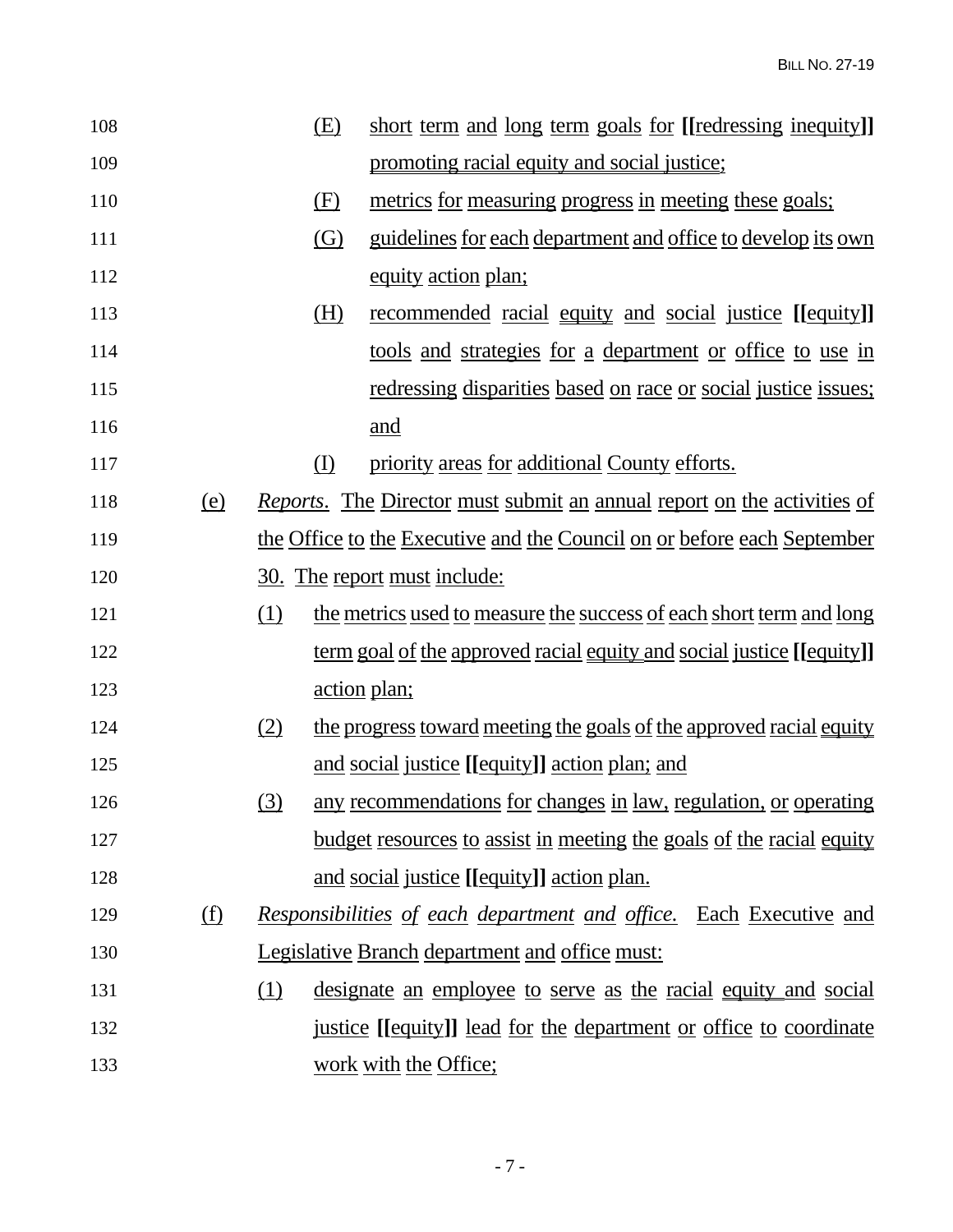| 134 |                                                                                     | (2)                           | <u>develop a department or office racial equity and social justice</u>             |  |  |
|-----|-------------------------------------------------------------------------------------|-------------------------------|------------------------------------------------------------------------------------|--|--|
| 135 |                                                                                     |                               | [[equity]] action plan in coordination with the Office; and                        |  |  |
| 136 |                                                                                     | (3)                           | provide information to the Office as needed.                                       |  |  |
| 137 | (g)                                                                                 |                               | <u>Responsibility of the Council. The Council must:</u>                            |  |  |
| 138 |                                                                                     | $\underline{\underline{(1)}}$ | establish a structure to provide oversight of the County's progress                |  |  |
| 139 |                                                                                     |                               | in meeting its racial equity and social justice goals. The Council                 |  |  |
| 140 |                                                                                     |                               | may retain experts from academic and scientific organizations to                   |  |  |
| 141 |                                                                                     |                               | assist the Council with this oversight responsibility; and                         |  |  |
| 142 |                                                                                     | $\underline{\textcircled{2}}$ | ensure that the operating budget is sufficient:                                    |  |  |
| 143 |                                                                                     | (A)                           | for the Office of Racial Equity and Social Justice to provide                      |  |  |
| 144 |                                                                                     |                               | the services required by this Section; and                                         |  |  |
| 145 |                                                                                     | (B)                           | to implement the Racial Equity and Social Justice Action                           |  |  |
| 146 |                                                                                     |                               | Plan.                                                                              |  |  |
| 147 | <b>2-81C.</b> Racial <b>Equity and Social Justice</b> [[Equity]] Impact Statements. |                               |                                                                                    |  |  |
| 148 | (a)                                                                                 |                               | <i>Definitions.</i> In this Section, the following words and phrases have the      |  |  |
| 149 |                                                                                     |                               | <u>following meanings:</u>                                                         |  |  |
| 150 |                                                                                     |                               | <i>Director</i> means the Director of the Office of [[Racial Equity and Social     |  |  |
| 151 |                                                                                     |                               | Justice]] Legislative Oversight or the Director's designee.                        |  |  |
| 152 |                                                                                     |                               | Race means a social construct that artificially divides people into distinct       |  |  |
| 153 |                                                                                     |                               | groups based on characteristics such as physical appearance (including             |  |  |
| 154 |                                                                                     |                               | color), ancestral heritage, cultural affiliation, cultural history, ethnic         |  |  |
| 155 |                                                                                     |                               | classification, and the social, economic and political needs of a society at       |  |  |
| 156 |                                                                                     | <u>a given period.</u>        |                                                                                    |  |  |
| 157 |                                                                                     |                               | <i>Racial equity</i> and social justice means changes in policy, practice and      |  |  |
|     |                                                                                     |                               | <u>allocation of County resources so that race or social justice constructs do</u> |  |  |
| 158 |                                                                                     |                               |                                                                                    |  |  |
| 159 |                                                                                     |                               | [[does]] not predict one's success, while also improving opportunities and         |  |  |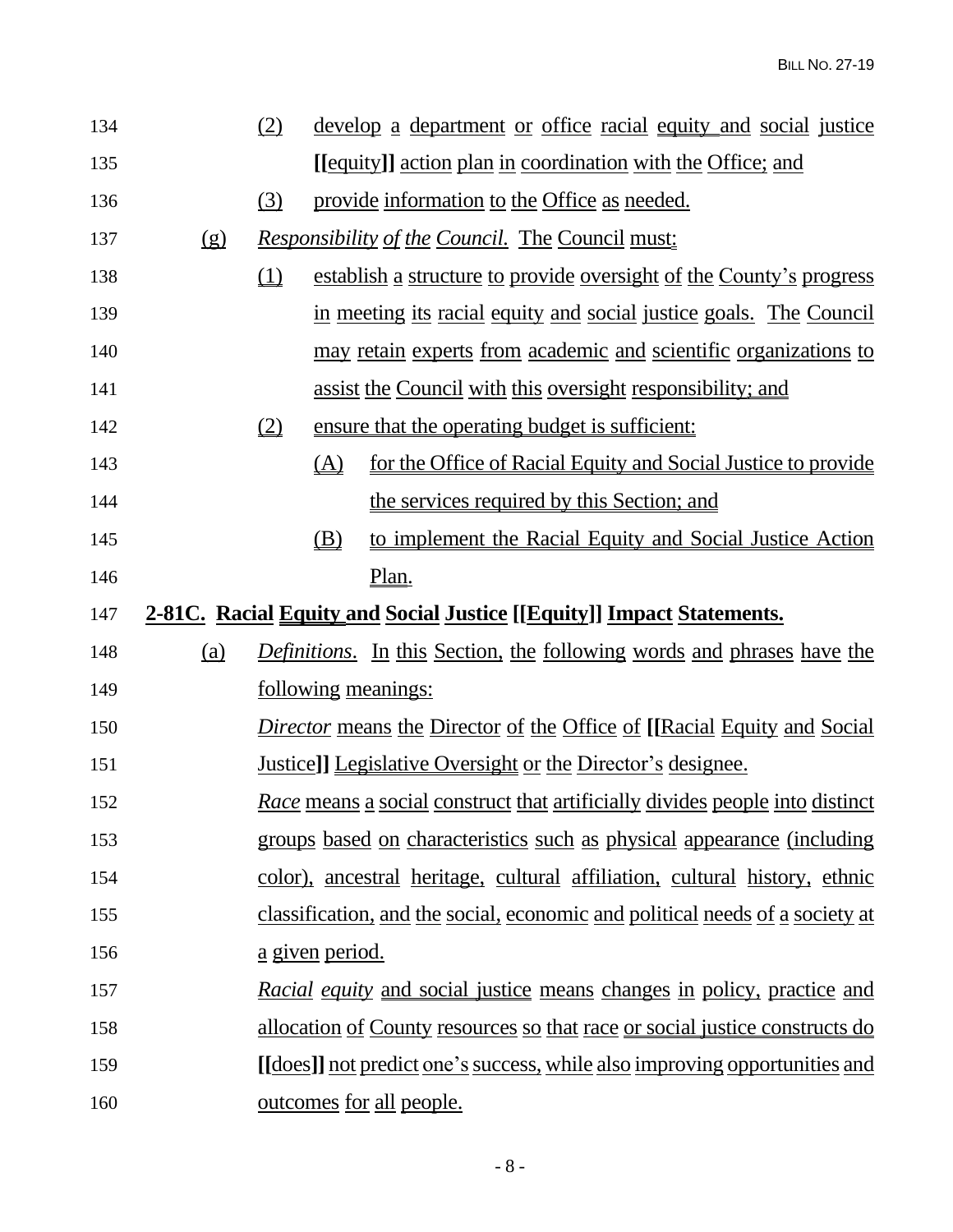| 161 |            | <i>Racial equity and social justice impact</i> means an estimate of changes in         |
|-----|------------|----------------------------------------------------------------------------------------|
| 162 |            | <u>racial equity and social justice in the County attributable to a change in</u>      |
| 163 |            | the law.                                                                               |
| 164 |            | <i>Social justice</i> means [[a social construct that artificially divides people      |
| 165 |            | into distinct groups based on]] that everyone deserves to benefit from the             |
| 166 |            | same economic, political and social rights and opportunities, free from                |
| 167 |            | health disparities, regardless of race, socioeconomic status, age, [[gender,           |
| 168 |            | <u>sexual orientation, gender identification]] sex – including on the basis of</u>     |
| 169 |            | gender identity or orientation, religion, [[or]] disability, or other                  |
| 170 |            | characteristics.                                                                       |
| 171 | <u>(b)</u> | <u>Racial Equity and Social Justice [[Equity]] impact statement.</u><br>The            |
| 172 |            | Director must submit a statement to the Council describing the racial                  |
| 173 |            | <u>equity and social justice</u> [[equity]] impact, if any, of each bill under         |
| 174 |            | <u>consideration by the Council. The Director must submit a separate</u>               |
| 175 |            | statement for each bill.                                                               |
| 176 | <u>(c)</u> | <u><i>Time for submission.</i> A racial equity and social justice impact statement</u> |
| 177 |            | should be submitted to the Council:                                                    |
| 178 |            | (1)<br>no later than 7 days before the public hearing on each bill                     |
| 179 |            | introduced by the Council President at the request of the County                       |
| 180 |            | Executive; and                                                                         |
| 181 |            | (2)<br>no more than 21 days after a bill sponsored by a Councilmember                  |
| 182 |            | is introduced.                                                                         |
| 183 |            | If the Director is unable to submit the statement within the time required             |
| 184 |            | by paragraph (2), the Director must notify the Council President in                    |
| 185 |            | <u>writing of the delay, the reason for the delay, and the revised delivery</u>        |
| 186 |            | <u>date. If the Council President finds that the revised delivery date is</u>          |
| 187 |            | unreasonable, the Council President may set a different delivery deadline.             |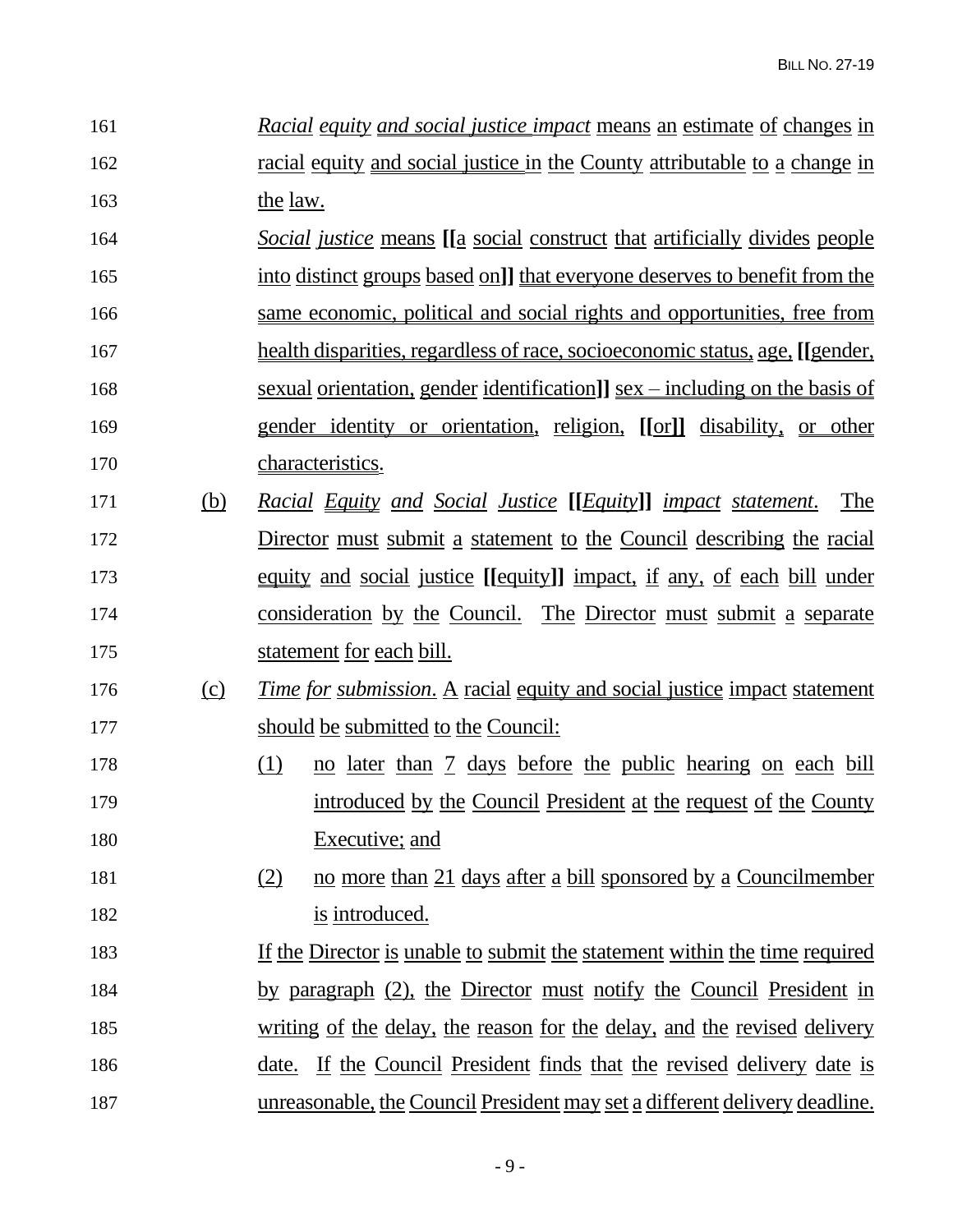| 188 | <u>(d)</u> | <u>Content of racial equity and social justice impact statement. Each racial</u>        |
|-----|------------|-----------------------------------------------------------------------------------------|
| 189 |            | <u>equity and social justice impact statement must include:</u>                         |
| 190 |            | (1)<br>the sources of information, assumptions, and methodologies used;                 |
| 191 |            | (2)<br>an estimate of both positive and negative changes in racial equity               |
| 192 |            | and social justice [[equity]] in the County as a result of the                          |
| 193 |            | implementation of the bill;                                                             |
| 194 |            | (3)<br><u>recommended</u> amendments that may promote racial equity and                 |
| 195 |            | social justice [[equity]]; and                                                          |
| 196 |            | <u>if a bill is likely to have no racial equity or social justice [[equity]]</u><br>(4) |
| 197 |            | impact, why that is the case.                                                           |
| 198 | <u>(e)</u> | <i>Compliance.</i> Council action on [[a]] an expedited bill that is otherwise          |
| 199 |            | valid is not invalid because of any failure to follow the requirements of               |
| 200 |            | this Section.                                                                           |
| 201 |            | <u>ARTICLE XIV. RACIAL EQUITY AND SOCIAL JUSTICE ADVISORY</u>                           |
| 202 |            | <b>COMMITTEE.</b>                                                                       |
| 203 |            | 27-83. Racial Equity and Social Justice Advisory Committee.                             |
| 204 | (a)        | <i>Members</i> . The Executive must appoint, subject to confirmation by the             |
| 205 |            | <u>Council, a Racial Equity and Social Justice Advisory Committee. The</u>              |
| 206 |            | <u>Committee must have [[9]] 15 voting members. [[At least 6 of the voting</u>          |
| 207 |            | members must, when appointed, either reside in or be an employee of the                 |
| 208 |            | County.]                                                                                |
| 209 |            | <i>Voting members.</i> The members must reflect a range of ethnicities,<br>(1)          |
| 210 |            | professional backgrounds, socioeconomic status, and places of                           |
| 211 |            | origin to reflect the racial, [[and]] economic, and linguistic                          |
| 212 |            | diversity of the County's communities, with an emphasis on those                        |
| 213 |            | [[proportionately]]<br>disproportionately<br>impacted<br>most<br>$\overline{by}$        |
| 214 |            | inequities.<br>Each member should have some experience in                               |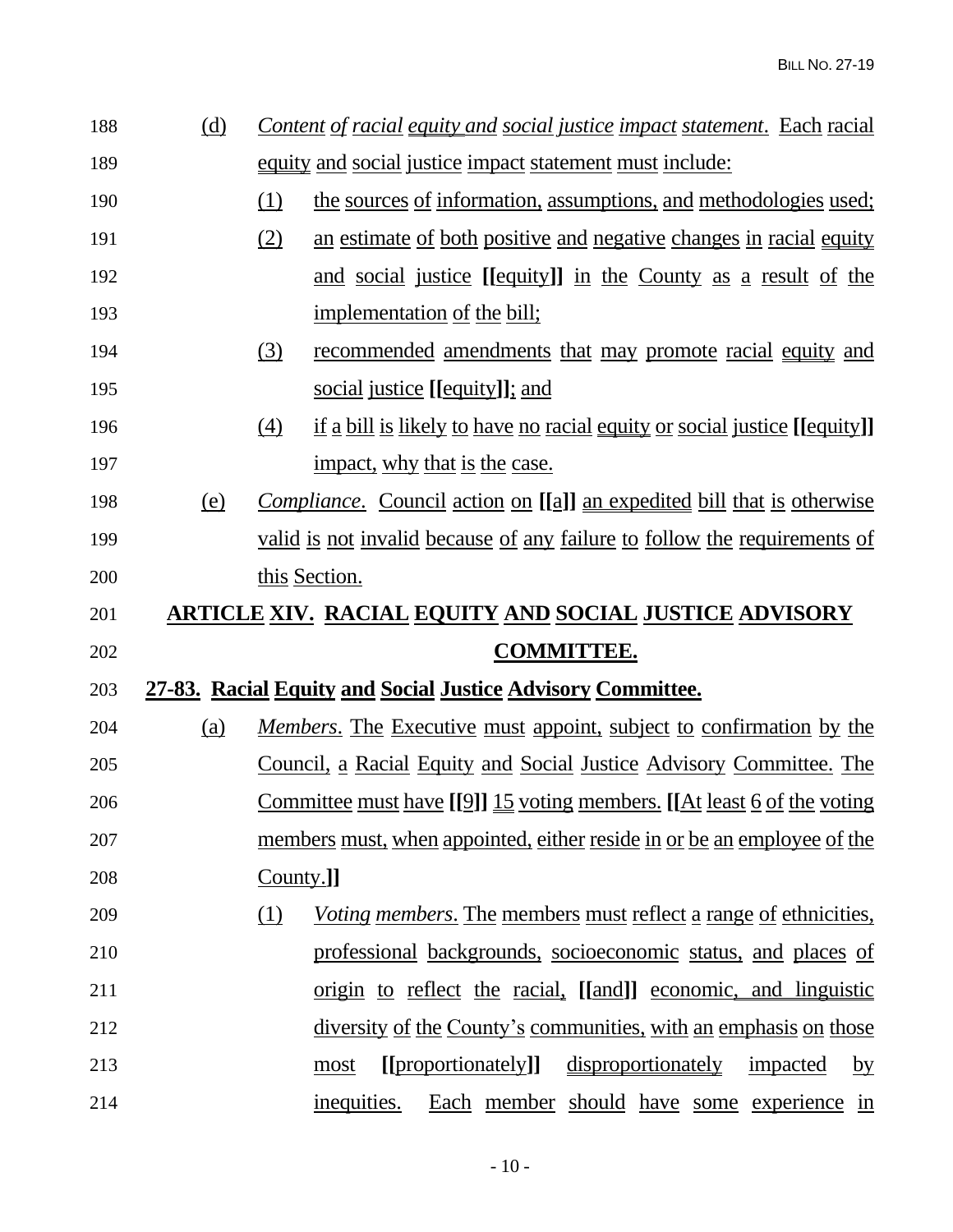| 215 |     |            | <u>redressing disparate impacts based on race and social justice</u> |
|-----|-----|------------|----------------------------------------------------------------------|
| 216 |     | issues.    |                                                                      |
| 217 |     | (A)        | <u>One member should be [[an employee]] a designee of [[the</u>      |
| 218 |     |            | <u>Montgomery County Public Schools]] a public education</u>         |
| 219 |     |            | system in the County.                                                |
| 220 |     | (B)        | <u>One member should be [[an employee]] the Chair of the</u>         |
| 221 |     |            | Housing Opportunities Commission or the Chair's                      |
| 222 |     |            | <u>designee.</u>                                                     |
| 223 |     | (C)        | <u>One member should be a designee of the County Council.</u>        |
| 224 |     | (D)        | <u>One</u> member should be an employee of the County                |
| 225 |     |            | Department of Health and Human Services.                             |
| 226 |     | (E)        | One member should be an employee of the County                       |
| 227 |     |            | Department of Correction and Rehabilitation.                         |
| 228 |     | (F)        | <u>One member should be [[an employee]] a sworn officer of</u>       |
| 229 |     |            | the County Police Department.                                        |
| 230 |     | (G)        | One member should be the Chair of the Montgomery                     |
| 231 |     |            | County Planning Board or the Chair's designee.                       |
| 232 |     | (H)        | [[Three]] Eight members should be a public member with               |
| 233 |     |            | experience in redressing disparate impacts based on race             |
| 234 |     |            | and social justice issues. Each public member must reside            |
| 235 |     |            | in the County.                                                       |
| 236 | (2) |            | Term. Each member serves a 3-year term. A member must not            |
| 237 |     |            | serve more than 2 consecutive full terms. A member appointed to      |
| 238 |     |            | <u>fill a vacancy serves the rest of the unexpired term. Members</u> |
| 239 |     |            | continue in office until their successors are appointed and          |
| 240 |     | qualified. |                                                                      |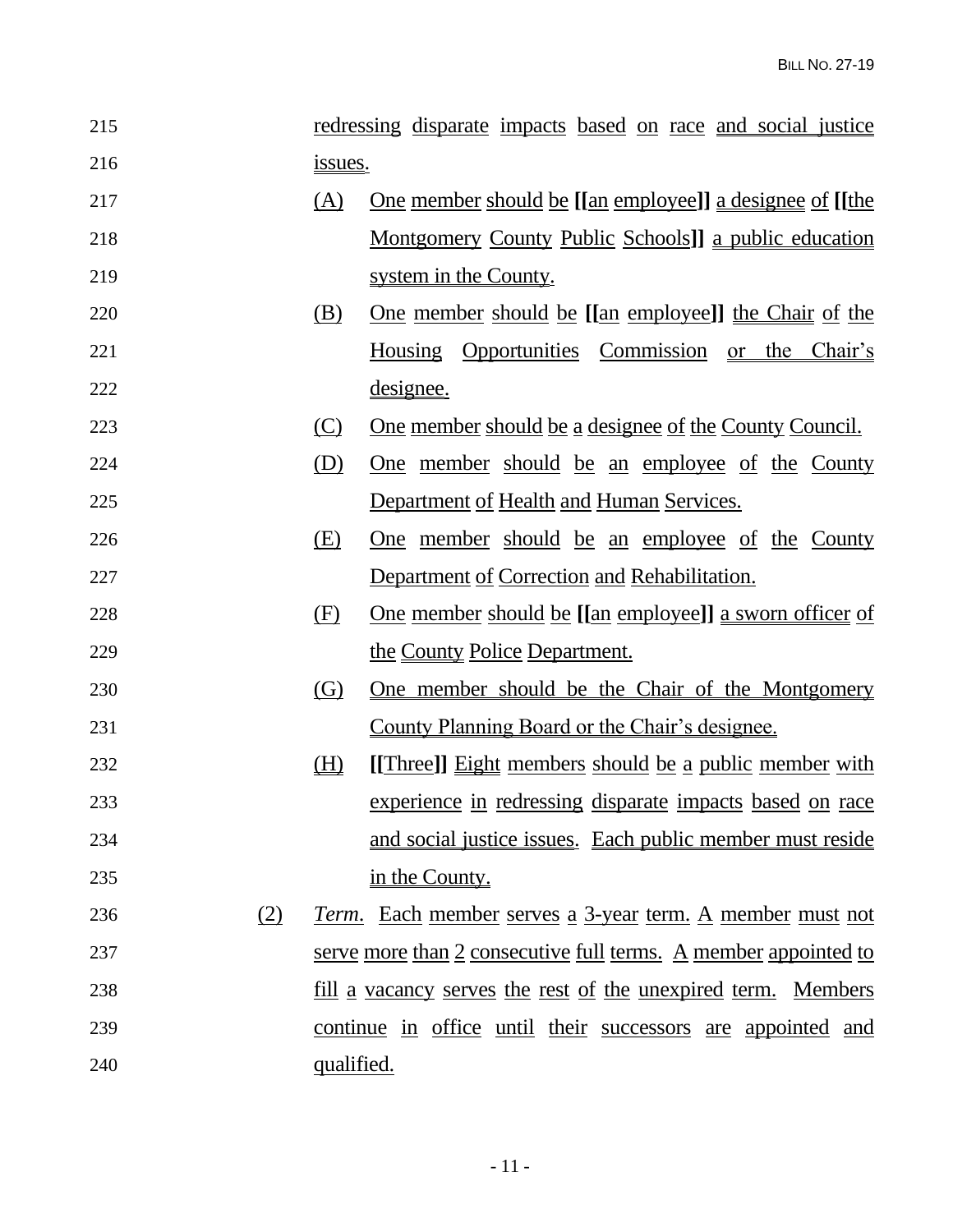| 241 | (3) | <i>Compensation.</i> [[Members]] Except for the 8 public members,    |
|-----|-----|----------------------------------------------------------------------|
| 242 |     | members must receive no compensation for their services. [[A]]       |
| 243 |     | <b>Each of the 8 public [[member]] members may receive an annual</b> |
| 244 |     | stipend of \$2,000.00 and reimbursement for expenses incurred in     |
| 245 |     | serving.                                                             |

- **[[**(4) *Removal*. The Executive, with the consent of the Council, may remove a member for neglect or inability to perform the duties of the office, misconduct in office, or a serious violation of law. Before the Executive removes a member, the Executive must give the member notice of the reason for removal and a reasonable opportunity to reply.**]]**
- (b) *Chair and Vice Chair*. The Committee must annually elect one member as chair and another as vice chair and may elect other officers.
- (c) *Meetings.* The Committee may meet at the call of the chair as often as required to perform its duties, but at least 6 times each year. The Committee must also meet if a majority of the members submit a written request for a meeting to the chair at least 7 days before the proposed meeting. A majority of the members are a quorum for the transaction of business, and a majority of members present at any meeting with a quorum may take an action.
- (d) *Staff*. The Office of Racial Equity and Social Justice must provide the Committee with staff, offices, and supplies as are appropriate.
- (e) *Duties*. The Committee must:
- (1) adopt rules and procedures as necessary to perform its functions;
- (2) keep a record of its activities and minutes of all meetings, which 266 must be kept on file and open to the public during business hours upon request;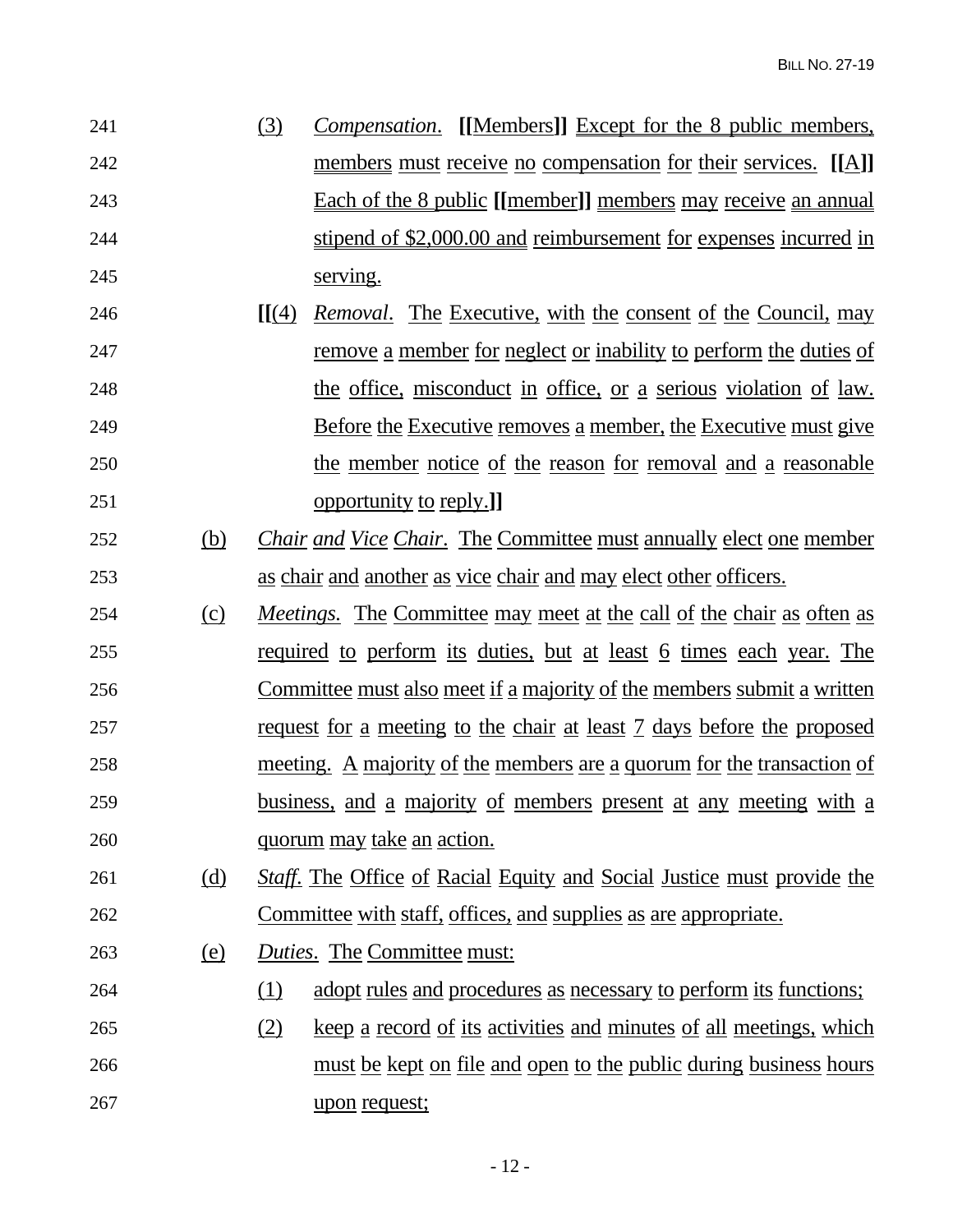| 268 |                                                      | (3)                          | <u>develop and distribute information about racial equity and social</u>                |
|-----|------------------------------------------------------|------------------------------|-----------------------------------------------------------------------------------------|
| 269 |                                                      |                              | justice in the County;                                                                  |
| 270 |                                                      | (4)                          | promote educational activities that increase the understanding of                       |
| 271 |                                                      |                              | <u>racial equity and social justice in the County;</u>                                  |
| 272 |                                                      | <u>(5)</u>                   | recommend coordinated strategies for reducing racial and social                         |
| 273 |                                                      |                              | justice inequity in the County;                                                         |
| 274 |                                                      | (6)                          | <u>advise the Council, the Executive, and County agencies about</u>                     |
| 275 |                                                      |                              | <u>racial equity and social justice in the County, and recommend</u>                    |
| 276 |                                                      |                              | policies, programs, legislation, or regulations necessary to reduce                     |
| 277 |                                                      |                              | <u>racial and social justice inequity; [[and]]</u>                                      |
| 278 |                                                      | (7)                          | meet periodically with the racial equity and social justice lead for                    |
| 279 |                                                      |                              | each department and office; and                                                         |
| 280 |                                                      | (8)                          | submit an annual report by December 1 of each year to the                               |
| 281 |                                                      |                              | Executive and Council on the activities of the Committee.                               |
| 282 | (f)                                                  |                              | <i>Advocacy.</i> The Committee must not engage in any advocacy activity at              |
| 283 |                                                      |                              | the State or federal levels unless that activity is approved by the Office of           |
| 284 |                                                      |                              | Intergovernmental Relations.                                                            |
| 285 |                                                      |                              | 33A-14. Greenhouse Gas Emissions and Racial Equity and Social Justice.                  |
| 286 |                                                      |                              | As part of the factors and conditions outlined in [§7-108] Section 21-204 of the        |
| 287 |                                                      |                              | Regional District Act and [§ 1.01 and § 1.03 of Article 66B,] Section 1-201 of the Land |
| 288 |                                                      |                              | Use Article of the Maryland Code in preparing the Plan, the Planning Board must:        |
| 289 | (a)                                                  |                              | [[consider the environmental impact of the plan by:]]                                   |
| 290 |                                                      | [[(1)]                       | [assess] assessing]] assess the Plan's potential impact on                              |
| 291 |                                                      |                              | greenhouse gas emissions in the County, including a carbon                              |
| 292 |                                                      |                              | footprint analysis;                                                                     |
| 293 | $\underline{\underline{\left(\underline{b}\right)}}$ | $\left[\frac{\pi}{2}\right]$ | consider considering]] consider ways to reduce vehicle<br>(a)                           |
| 294 |                                                      |                              | miles traveled in the County; [[and]]                                                   |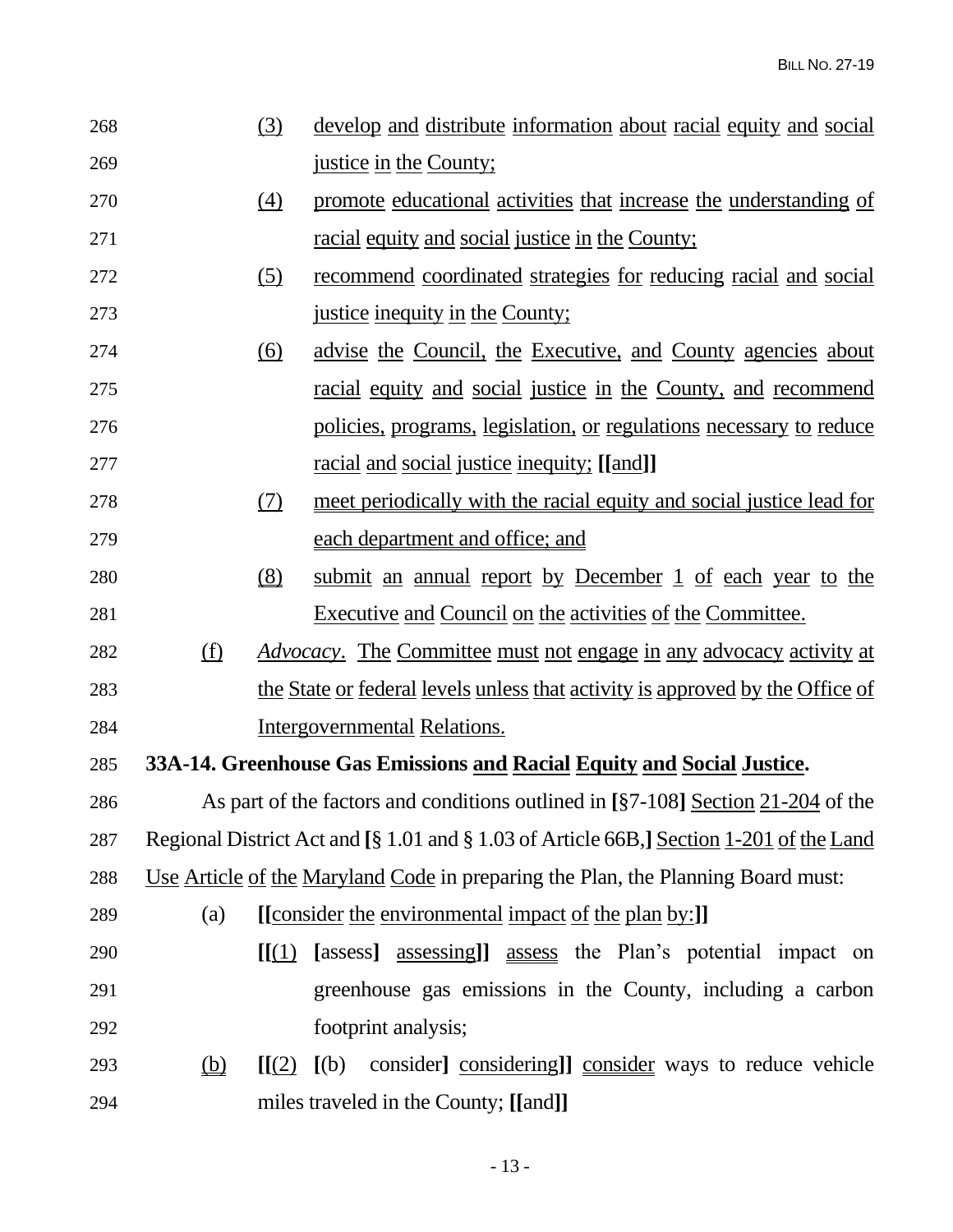| 295 | (c)        | consider considering consider options that would<br>$\llbracket (3) \rrbracket$ (c) |
|-----|------------|-------------------------------------------------------------------------------------|
| 296 |            | minimize greenhouse gas emissions; and                                              |
| 297 | (d)        | [(b)] consider the impact of the plan on racial equity and social justice           |
| 298 |            | in the County, as defined in Section 2-64A.                                         |
| 299 |            | Sec. 2. Transition and Effective Date.                                              |
| 300 | (a)        | The first report of the Office of Racial Equity and Social Justice required         |
| 301 |            | in Section 1 must be submitted to the Council on or before September 30,            |
| 302 |            | 2020 and the first report of the Racial Equity and Social Justice                   |
| 303 |            | Committee required in Section 1 must be submitted to the Executive and              |
| 304 |            | the Council on or before December 1, 2020.                                          |
| 305 | <u>(b)</u> | Section 2-81C as added by Section 1 of this Act takes effect on August              |
| 306 |            | 1, 2020.                                                                            |